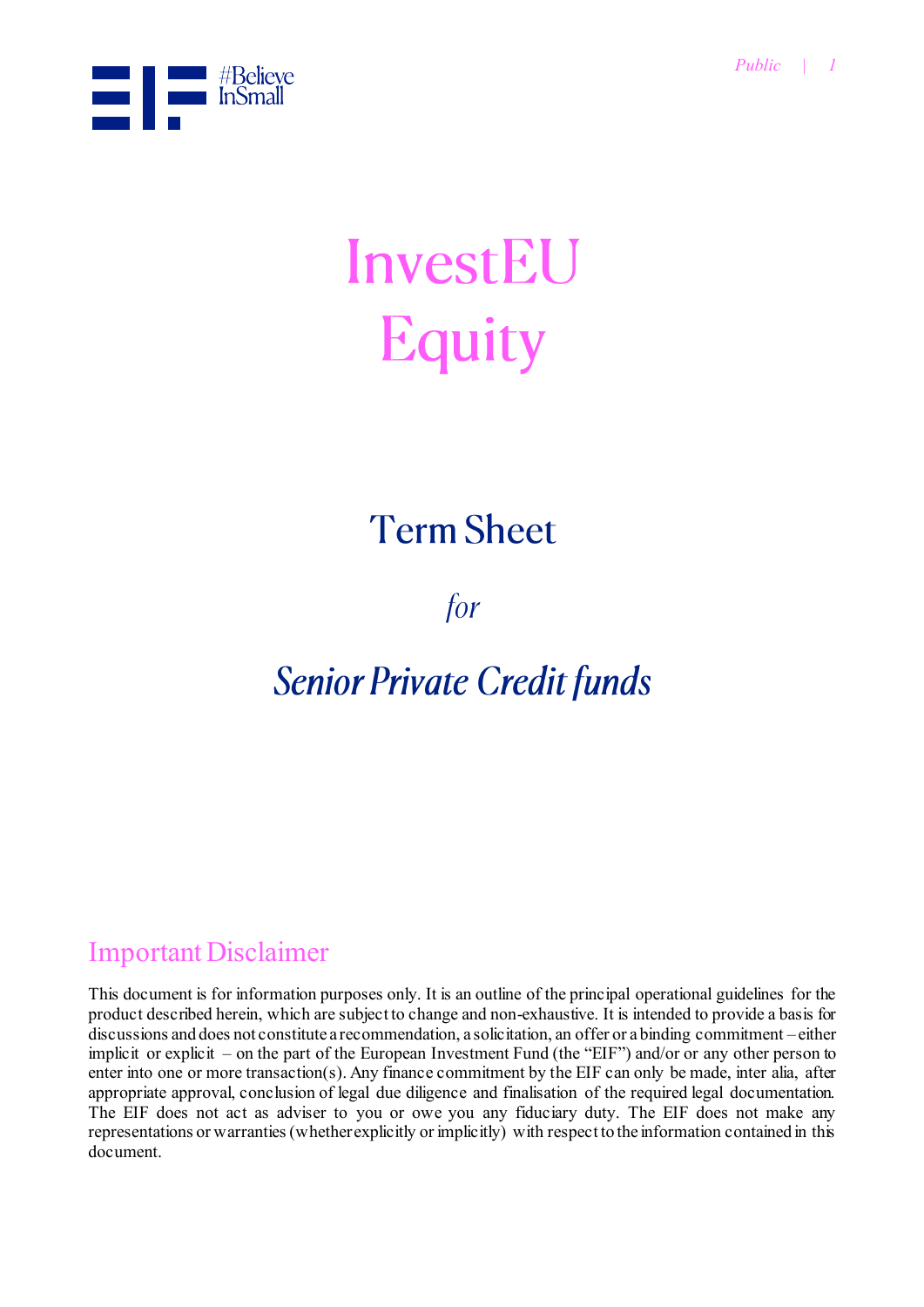

## 1. Terms of an InvestEU Investment

| <b>Size of InvestEU</b><br><b>Investment</b>                                               | The EIF investment under InvestEU Equity into a Senior Private Credit<br>Financial Intermediary shall generally represent at least 7.5% of the total<br>commitments to such Financial Intermediary raised in the closing at<br>which the InvestEU Investment occurs and no more than 25% of the total<br>commitments of the Financial Intermediary <sup>1</sup> .                                                                  |
|--------------------------------------------------------------------------------------------|------------------------------------------------------------------------------------------------------------------------------------------------------------------------------------------------------------------------------------------------------------------------------------------------------------------------------------------------------------------------------------------------------------------------------------|
|                                                                                            | In particular circumstances the EIF commitment may exceed the 25% of<br>the total commitments to a Senior Private Credit Financial Intermediary.<br>In deciding the maximum commitment size, the EIF will consider, inter<br>alia, the following factors:                                                                                                                                                                          |
|                                                                                            | a) adherence of the Senior Private Credit Financial Intermediary to<br>the Gender Criteria,                                                                                                                                                                                                                                                                                                                                        |
|                                                                                            | b) whether the investment strategy of the Senior Private Credit<br>Financial Intermediary focuses on one or more EU member<br>states classified as Moderate or Emerging Investor Countries<br>("MEICs"),                                                                                                                                                                                                                           |
|                                                                                            | c) the experience of the management team and the closing in which<br>EIF participates.                                                                                                                                                                                                                                                                                                                                             |
|                                                                                            | InvestEU Investments shall not exceed one hundred million euro (EUR<br>$100,000,000$ or the euro equivalent in another eligible currency at the<br>time of a commitment.                                                                                                                                                                                                                                                           |
| <b>Closing</b>                                                                             | The InvestEU Equity investment shall typically occur at the first closing<br>of the Senior Private Credit Financial Intermediary. EIF may participate<br>at subsequent closings if it facilitates the Senior Private Credit Financial<br>Intermediary reaching its target fund size.                                                                                                                                               |
| <b>Duration of an InvestEU</b><br><b>Investment</b>                                        | The term of the InvestEU Equity investment typically ranges between 5<br>and 20 years.                                                                                                                                                                                                                                                                                                                                             |
| <b>Investor base of a Senior</b><br><b>Private Credit Financial</b><br><b>Intermediary</b> | As a general rule, at least 30% of total commitments to a Senior Private<br>Credit Financial Intermediary shall be made by Third-Party Benchmark<br>Investors in the same risk class as the EIF, or by the EIF or EIB on their<br>own risk and from their own resources, provided that Third-Party<br>Benchmark Investors account for at least 15% of total commitments.                                                           |
|                                                                                            | The minimum commitment from Third-Party Benchmark Investors may<br>be further reduced under certain circumstances.                                                                                                                                                                                                                                                                                                                 |
| <b>Ranking of InvestEU</b><br><b>Investments</b>                                           | Any InvestEU investment will be made into a Senior Private Credit<br>Financial Intermediary through a standard investment whereby the EIF<br>shall rank pari passu with other investors investing in the same risk class<br>(i.e. "like-risk-like-reward"). The InvestEU Investment shall not be<br>subordinated to other investors in any risk class issued by the Senior<br>Private Credit Financial Intermediary <sup>2</sup> . |

<sup>1</sup> Subject to EIF analysis, other conditions may apply.

 $2$  Exceptions may apply, subject to EIF and European Commission's analysis.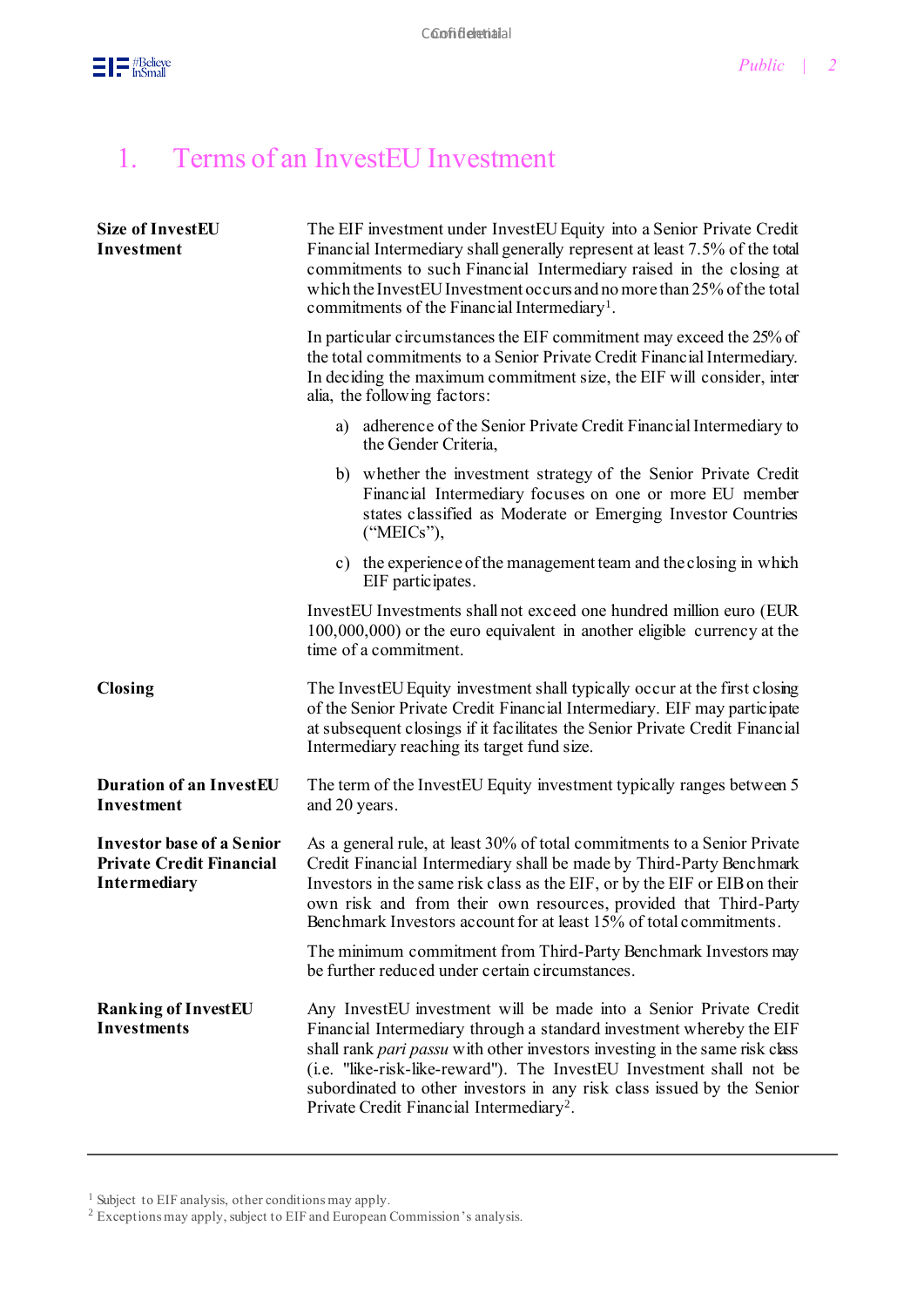

#### **Minimum investment allocation requirements**

Senior Private Credit Financial Intermediaries shall commit to invest, a minimum amount (the "Minimum Eligible Allocation") into Eligible Final Recipients (as defined below in section 3). Only Primary Investments shall be eligible for the purpose of calculating the Minimum Eligible Allocation. The Minimum Eligible Allocation shall be equal to at least the higher of:

- i. 50% of the Senior Private Credit Financial Intermediary's aggregate invested amounts; and
- ii. 2 times the amount drawn down from EIF under the InvestEU Investment for investment purposes, capped at 80% of the Senior Private Credit Financial Intermediary's aggregate invested amounts.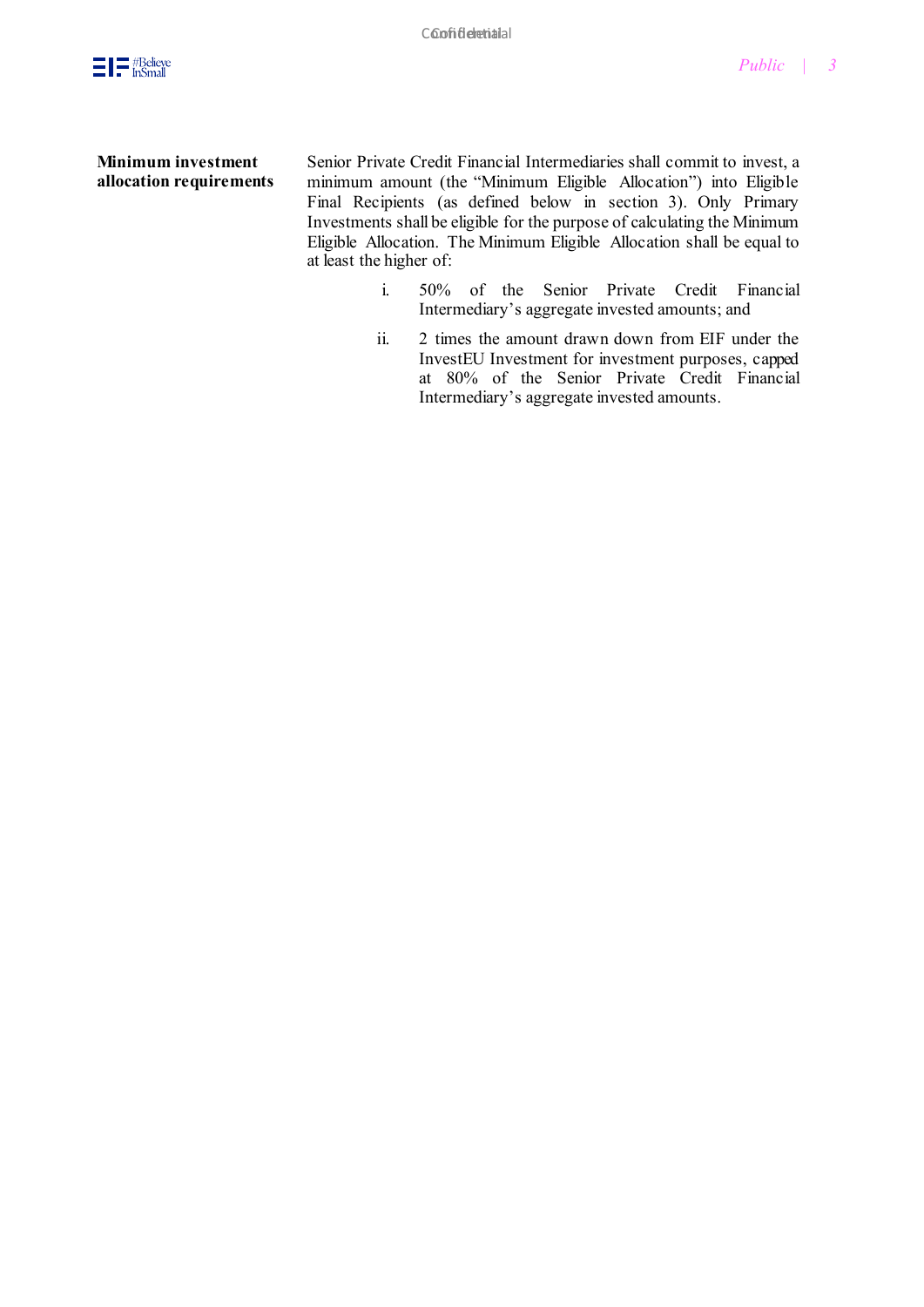

#### 2. InvestEU Senior Private Credit Financial Intermediaries

| <b>Establishment of Senior</b><br><b>Private Credit</b><br><b>Financial</b><br><b>Intermediaries</b> | Senior Private Credit Financial Intermediaries shall be established in a<br>Member State or in an OCT <sup>3</sup> .                                                                                                                                                                                                                                                                                                                                                                          |
|------------------------------------------------------------------------------------------------------|-----------------------------------------------------------------------------------------------------------------------------------------------------------------------------------------------------------------------------------------------------------------------------------------------------------------------------------------------------------------------------------------------------------------------------------------------------------------------------------------------|
| <b>Independence of</b><br>management teams                                                           | Senior Private Credit Financial Intermediaries shall be managed by<br>Independent Management Teams, except where, due to the nature of the<br>market, the domain investment expertise is concentrated within a few<br>industry participants who act, or are otherwise linked with potential<br>investors in a Senior Private Credit Financial Intermediary.                                                                                                                                   |
|                                                                                                      | In such case, the Senior Private Credit Financial Intermediary shall take<br>the necessary measures in order to mitigate potential conflicts of interest,<br>such measures to be agreed with the EIF.                                                                                                                                                                                                                                                                                         |
| <b>Transparency of</b><br>remuneration                                                               | The remuneration of the Senior Private Credit Financial Intermediary's<br>manager or advisor, as the case may be, shall be transparent to its<br>investors. Management fees shall be set at a level that covers operational<br>and management costs in a sustainable way without disturbing the<br>alignment of interests aimed for. The level of management fees shall in<br>principle allow for the execution of the Senior Private Credit Financial<br>Intermediary's investment strategy. |
| <b>Addressing Climate</b><br><b>Action and</b><br>Environmental<br><b>Sustainability</b>             | The Senior Private Credit Financial Intermediary's contribution to<br>Climate Action and Environmental Sustainability is measured as the<br>aggregate percentage of the InvestEU supported financing, which<br>contributes to climate and environment activities by matching the<br>activity criteria of the CA&ES, which have been determined in the spirit<br>of the EU Taxonomy for sustainable finance <sup>4</sup> .                                                                     |
|                                                                                                      | The contribution, if any, to Climate Action and Environmental<br>Sustainability included in the contractual documentation between the<br>EIF and the Senior Private Credit Financial Intermediary will be<br>monitored as part of the operational reporting presented by the Senior<br>Private Credit Financial Intermediary to the EIF and as described in<br>Annex VII to the CEoI.                                                                                                         |

<sup>3</sup> [Overseas Countries and Territories | International Partnerships \(europa.eu\)](https://ec.europa.eu/international-partnerships/where-we-work/overseas-countries-and-territories_en)

 $^{4}$  [EU taxonomy for sustainable activities | European Commission \(europa.eu\)](https://ec.europa.eu/info/business-economy-euro/banking-and-finance/sustainable-finance/eu-taxonomy-sustainable-activities_en)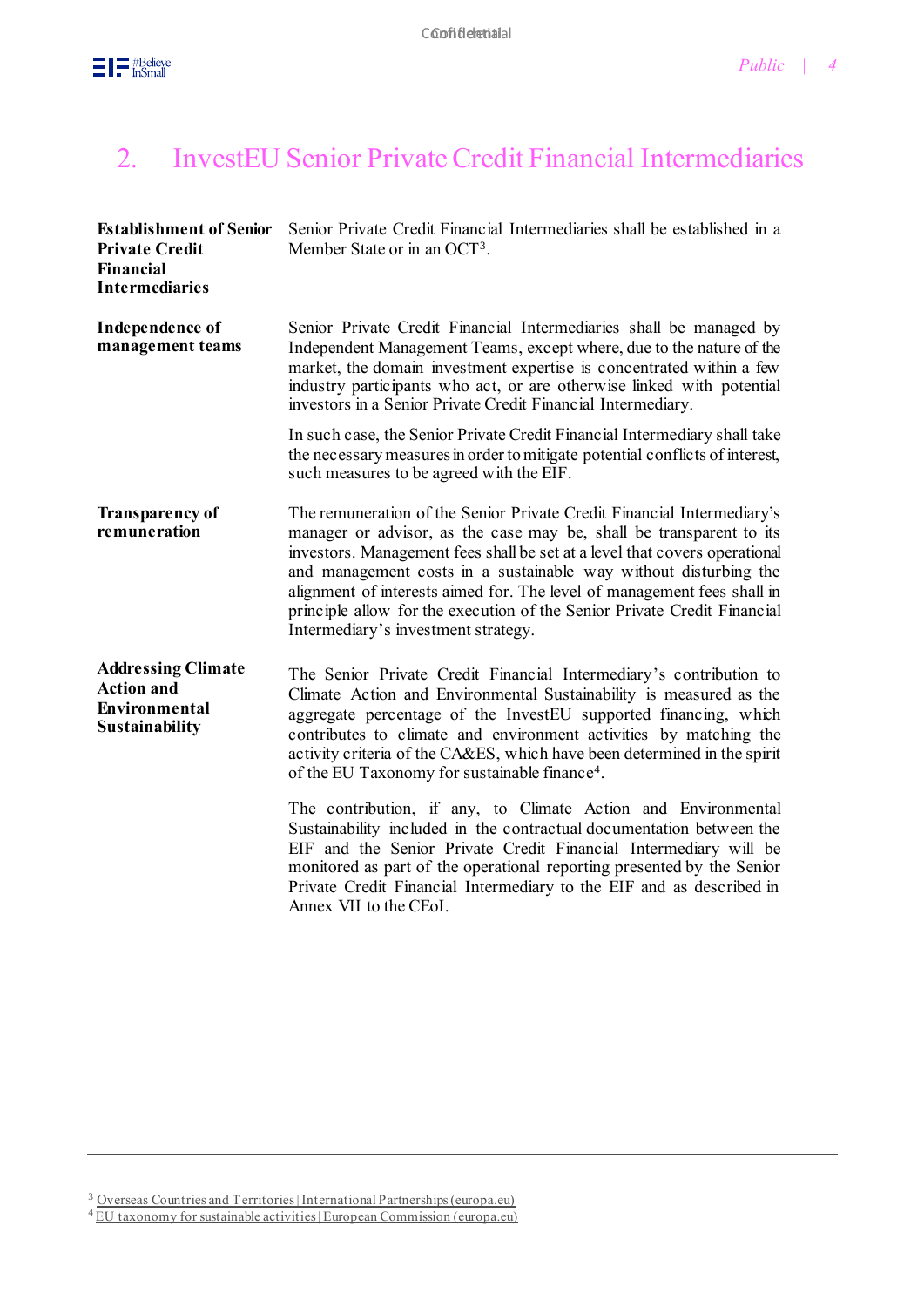

#### 3. InvestEU Final Recipients

Senior Private Credit Financial Intermediaries shall select Final Recipients according to their internal rules and procedures, taking due account of the economic viability of projects of Final Recipients.

| <b>Eligible Final</b><br><b>Recipients</b> | Final Recipients which are not Excluded Final Recipients and which<br>satisfy all of the following eligibility criteria                                                                                                                                         |
|--------------------------------------------|-----------------------------------------------------------------------------------------------------------------------------------------------------------------------------------------------------------------------------------------------------------------|
|                                            | a) Are established and operating (in the case of enterprises) in a<br>Member State or an OCT; and                                                                                                                                                               |
|                                            | b) Are SMEs or Small Mid-Caps.                                                                                                                                                                                                                                  |
|                                            | An Eligible Final Recipient, which is an enterprise, shall be considered<br>to be established and operating in a Member State or in an OCT, if at the<br>time of the first investment by the Senior Private Credit Financial<br>Intermediary, it is:            |
|                                            | incorporated in a Member State or in an OCT or has legal<br>a)<br>presence in a Member State or an OCT through a subsidiary or<br>other form of legal entity and                                                                                                |
|                                            | b) exercising its main activities in one or more Member States or<br>OCT <sub>s</sub> .                                                                                                                                                                         |
|                                            | For Final Recipients in early stage with insignificant operations, the<br>assessment of their main activities shall be based on the Final Recipient's<br>business plan at the time of the first investment.                                                     |
| <b>Excluded Final</b><br><b>Recipients</b> | Senior Private Credit Financial Intermediaries shall not be entitled to<br>invest in, or issue any drawdown notice relating to an investment:                                                                                                                   |
|                                            | a) in Final Recipients which have business activity that consists of<br>an illegal economic activity or substantially focuses on restricted<br>sectors as per the Guidelines on the EIF Restricted Sectors <sup>5</sup> as<br>amended from time to time; and/or |
|                                            | b) in Final Recipients which are in one of the Exclusion Situations<br>(or do not provide the Financial Intermediary with analogous<br>representations as per <u>Annex I</u> ).                                                                                 |
|                                            | c) in Final Recipients which have business activity that does not<br>adhere to the Paris alignment restrictions.                                                                                                                                                |

*<sup>5</sup> https://www.eif.org/news\_centre/publications/2010\_Guidelines\_for\_Restricted\_Sectors.htm*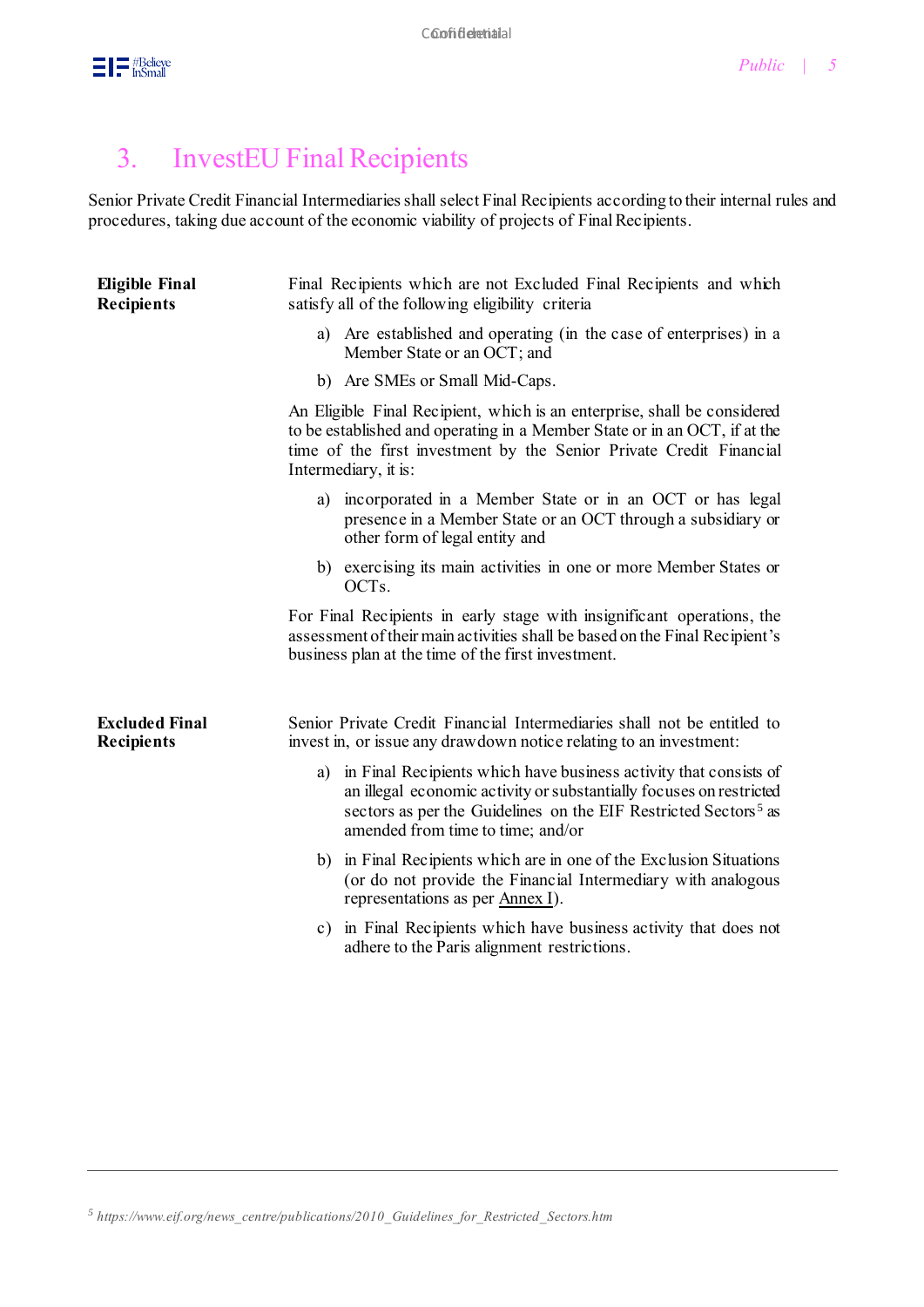

#### 4. Miscellaneous

| <b>Monitoring and Audit</b> | The Senior Private Credit Financial Intermediaries and the relevant Final |
|-----------------------------|---------------------------------------------------------------------------|
|                             | Recipients must agree to allow and to provide access to documents and     |
|                             | premises related to the relevant InvestEU Investment for the              |
|                             | representatives of the European Commission (including the European        |
|                             | Anti-Fraud Office (OLAF), the European Public Prosecutor's Office         |
|                             | (EPPO), the European Court of Auditors, EIF, agents of EIF, EIB and       |
|                             | any other European Union institution or European Union body which is      |
|                             | entitled to verify the use of the InvestEU Investment and any other duly  |
|                             | authorized body under applicable law to carry out audit or control        |
|                             | activities. To that effect, the Senior Private Credit Financial           |
|                             | Intermediaries shall also include appropriate provisions in each          |
|                             | agreement with the Final Recipients.                                      |

#### **Sustainability Proofing** In order to comply with the sustainability proofing requirements set out in the [Sustainability Proofing Guidance](https://eur-lex.europa.eu/legal-content/EN/TXT/?uri=CELEX:52021XC0713(02))<sup>6</sup> for the InvestEU Equity, the following requirements will apply:

- a. for any Final Recipient whose activities include anaerobic digestion of bio-waste, landfill gas capture and utilization, a monitoring plan for methane leakage of these activities must be in place;
- b. for any Final Recipient whose activities include transport of CO2 and underground permanent geological storage of CO2, a detailed monitoring plan in line with the provisions of the CCS Directive 2009/31/EC and EU ETS Directive 2018/410 must be in place;
- c. no Final Recipient Transaction covers the financing of vessels, vehicles or rolling stock specifically dedicated to transport fossil fuels;
- d. the Financial Intermediary and Final Recipient shall comply with the national environmental, climate and social laws and regulations to which it is subject;
- e. for Final Recipients whose activities or projects require an environmental impact assessment - as per the national legislation - that the assessments, permits and authorisations are in place;
- f. Without prejudice to the excluded activities/sectors of InvestEU support, and the exclusion areas reflected in the Paris Agreement alignment commitment:
	- o in the case of Senior Private Credit Financial Intermediaries under an InvestEU Investment where the EIF's share in the fund is below 30%. Final Recipients to whose activities the ETS Directive (Directive

*<sup>6</sup>* [https://eur-lex.europa.eu/legal-content/EN/TXT/?uri=CELEX:52021XC0713\(02\)](https://eur-lex.europa.eu/legal-content/EN/TXT/?uri=CELEX:52021XC0713(02))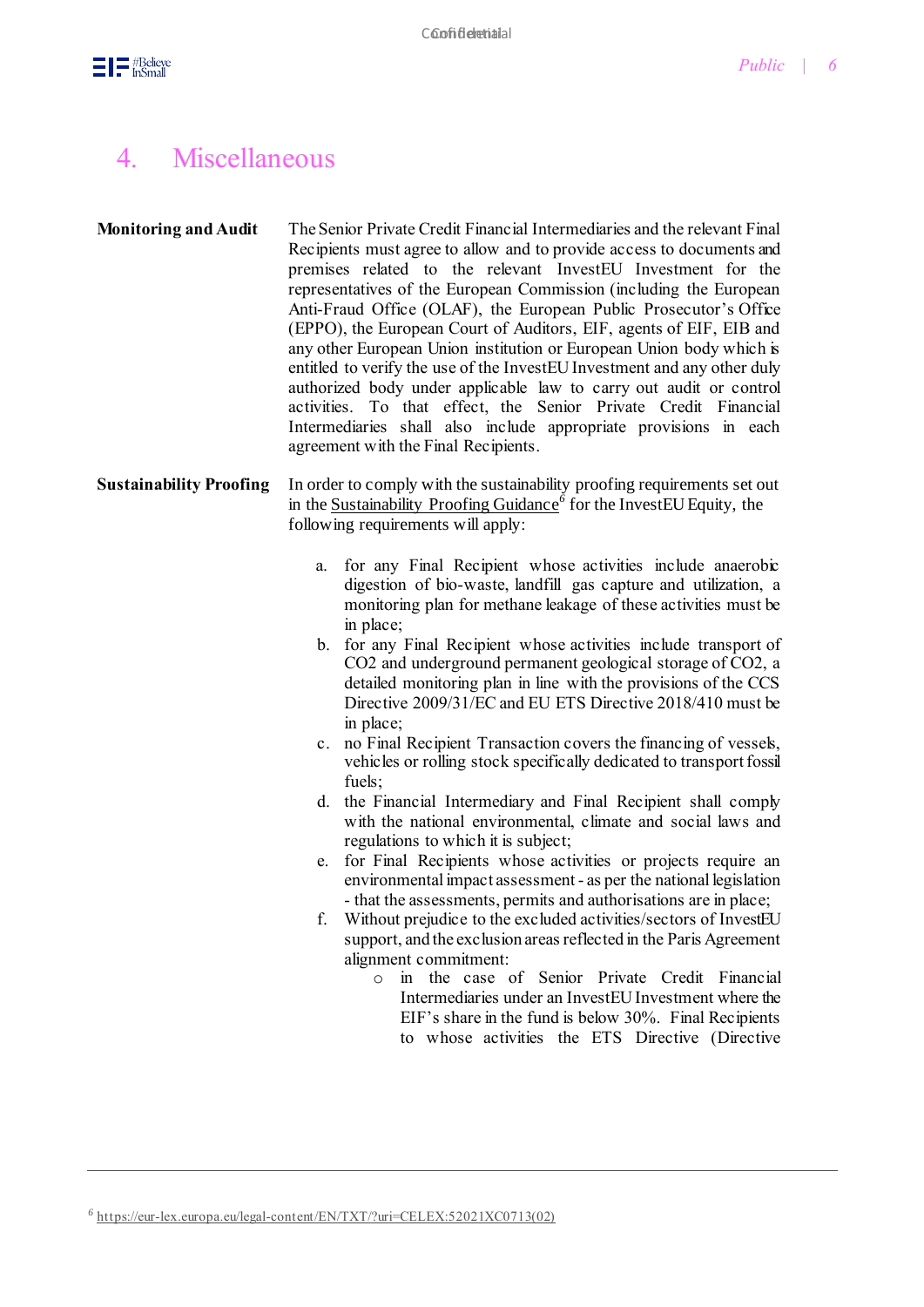

2003/87/EC) applies<sup>7</sup> must be encouraged to adopt a green transition / decarbonisation plan<sup>8</sup> . o in the case of Senior Private Credit Financial Intermediaries under an InvestEU Investment where the EIF's share in the fund is above 30%, Final Recipients covered under the ETS must be required to adopt a green transition / decarbonisation plan<sup>8</sup>. **Other Information** Senior Private Credit Financial Intermediaries may be requested to provide, from time to time, further information related to the Final Recipients covered by InvestEU in the context of programme evaluations and other reports or case studies to be prepared by the EIF. To this end, the Senior Private Credit Financial Intermediaries shall require the Final Recipients to provide certain information on the basis of a template provided by the EIF. The provision of such information by Final Recipients shall (i) be subject to applicable laws, including without limitation in relation to data protection and banking secrecy, and (ii) not be a mandatory requirement nor constitute a condition precedent to the relevant transaction or any eligibility criteria. **Visibility** Financial Intermediaries shall explicitly inform Final Recipients that financing is made possible through the support of InvestEU, using, unless otherwise agreed with the EIF, the form "This operation benefits from support from the European Union under the InvestEU Fund". Financial Intermediaries shall reflect, and shall contractually require Final Recipients to reflect the participation of the EU in all press releases, communications material, social media and contractual documentation related to the operation. **Publication** The EIF and the European Commission may publish on its website a list of Financial Intermediaries containing, for each Financial Intermediary the name and address, as well as the amount of financial support received under InvestEU. The EIF and the European Commission may also publish on its website a list of Final Recipients, containing, for each Final Recipient, its name, address and the type of finance received under InvestEU9. **Record Keeping** The Financial Intermediary shall maintain or be able to produce all the documentation related to the implementation of the InvestEU Investment for a period of five (5) years following the termination of the InvestEU Investment. The Financial Intermediary shall require each Final Recipient to maintain and be able to produce all documentation related to the investment for a period of five (5) years following the termination

<sup>7</sup> The categories of activities to which the ETS Directive applies are presented in its Annex I: *https://eurlex.europa.eu/legalcontent/EN/TXT/HTML/?uri=CELEX:02003L0087-20200101&qid=1604659666744&from=EN#tocId68*

*<sup>8</sup>* Documented plans to improve its carbon footprint (in the short, medium and/or long term). The green transition / decarbonisation plan needs to define targets, establish the implementation roadmap and identify the investment needs.

 $9$  Financial Intermediaries and Final Recipients may request, prior to receiving support under InvestEU, and under certain conditions, for this disclosure requirement to be waived.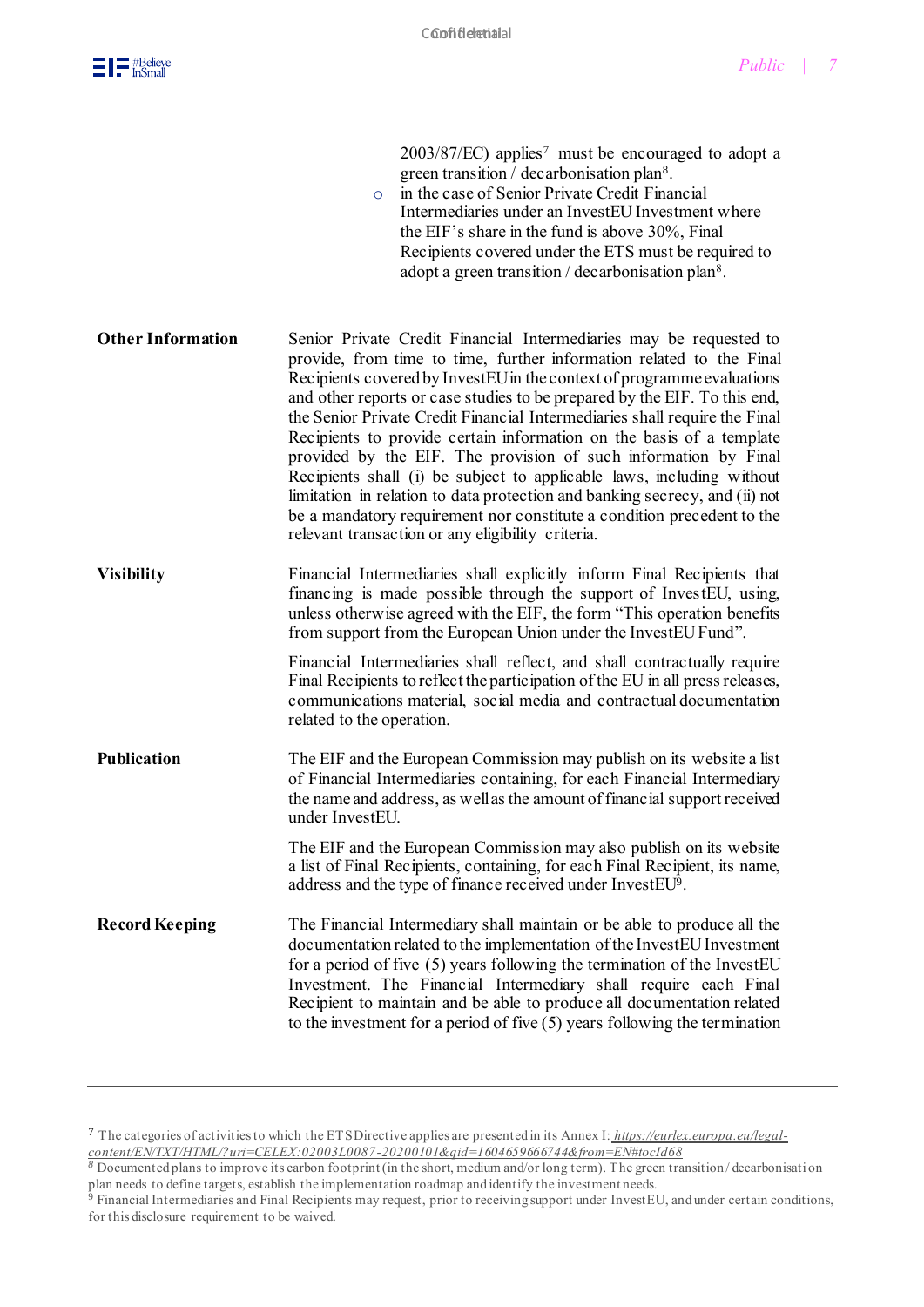

|                                | of the investment in such Final Recipient, where such records are not<br>also kept by the Financial Intermediary.                                                                                                                                                                                                                                                                                                                                                                                                                                                                                                                                                                                                                                |
|--------------------------------|--------------------------------------------------------------------------------------------------------------------------------------------------------------------------------------------------------------------------------------------------------------------------------------------------------------------------------------------------------------------------------------------------------------------------------------------------------------------------------------------------------------------------------------------------------------------------------------------------------------------------------------------------------------------------------------------------------------------------------------------------|
| Protection of Personal<br>Data | Financial Intermediaries shall comply with Regulation (EU) 2016/679 of<br>the European Parliament and of the Council of 27 April 2016 on the<br>protection of natural persons with regard to processing of personal data<br>and on the free movement of such data.                                                                                                                                                                                                                                                                                                                                                                                                                                                                               |
|                                | Any personal data provided by the applicants shall be processed by EIF<br>in compliance with its Data Protection Statement (EIF statement on the<br>processing operations of applicants and Investment Funds' personal data,<br>as published on the EIF's website <sup>10</sup> ) and Regulation (EU) $2018/1725$ on<br>the protection of natural persons with regard to the processing of<br>personal data by the Union institutions, bodies offices and agencies and<br>on the free movement of such data, as amended from time to time.                                                                                                                                                                                                       |
| <b>Other requirements</b>      | Financial Intermediaries and Final Recipients:                                                                                                                                                                                                                                                                                                                                                                                                                                                                                                                                                                                                                                                                                                   |
|                                | Shall not use any investment under InvestEU Equity to support<br>٠<br>any of the excluded activities as described in Annex V, Section<br>B of the InvestEU Regulation.                                                                                                                                                                                                                                                                                                                                                                                                                                                                                                                                                                           |
|                                | Shall not be established in a NCJ unless the operation is<br>٠<br>physically implemented in the relevant NCJ and does not present<br>any indication that it supports actions that contribute to Targeted<br>Activities under the EIB Group NCJ Policy;                                                                                                                                                                                                                                                                                                                                                                                                                                                                                           |
|                                | Shall undertake to comply with all applicable laws and<br>٠<br>regulations and the relevant applicable international and<br>European Union standards and legislation on the prevention of<br>money laundering, the fight against terrorism, tax fraud, tax<br>evasion and artificial arrangements aimed at tax avoidance; and,<br>therefore, not support actions that contribute to tax evasion or<br>finance artificial arrangements aimed at tax avoidance;                                                                                                                                                                                                                                                                                    |
|                                | Shall acknowledge the EIB Group Anti-Fraud Policy <sup>11</sup> which<br>sets out the policy of EIF for preventing and deterring<br>corruption, fraud, collusion, coercion, obstruction, money<br>laundering and terrorist financing as amended from time to time,<br>and shall take appropriate measures (as may be further specified<br>in the relevant agreement) to (i) facilitate implementation of<br>such policy as well as to (ii) undertake to support investigations<br>performed by the EIF or the European Investment Bank, the<br>European Public Prosecutor's Office (EPPO), or the European<br>Anti-Fraud Office (OLAF), or the European Court of Auditors<br>(ECA) in connection with actual or suspected prohibited<br>conduct; |
|                                | Shall ensure via contractual provisions that no funds or                                                                                                                                                                                                                                                                                                                                                                                                                                                                                                                                                                                                                                                                                         |

economic resources are made available directly or indirectly to,

<sup>&</sup>lt;sup>10</sup> [http://www.eif.org/attachments/eif\\_data\\_protection\\_statement\\_financial\\_intermediaries\\_due\\_diligence\\_en.pdf](http://www.eif.org/attachments/eif_data_protection_statement_financial_intermediaries_due_diligence_en.pdf) <sup>11</sup> <https://www.eib.org/en/publications/anti-fraud-policy>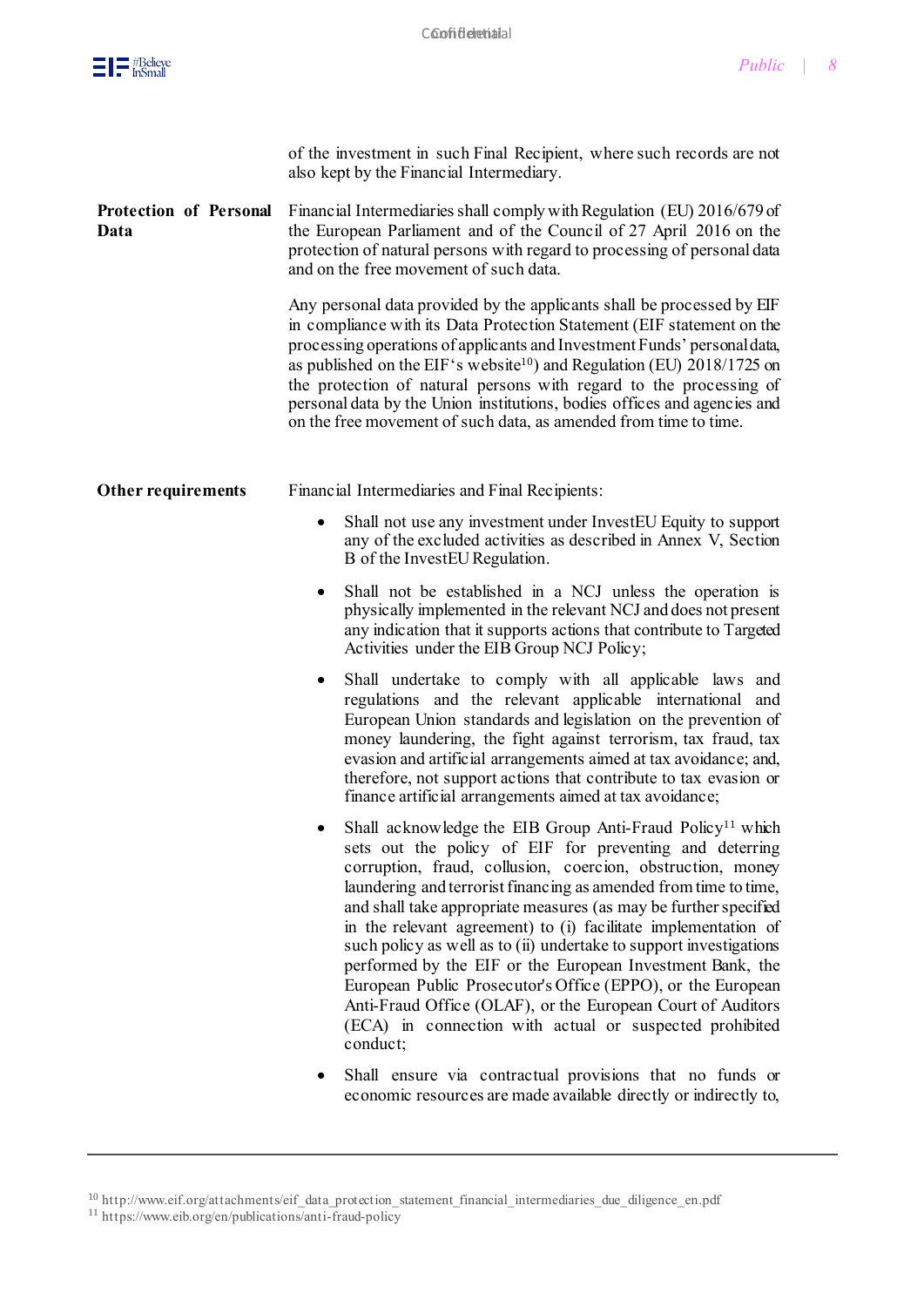

or for the benefit of, persons or entities designated by Restrictive  $Measures<sup>12</sup>$ .

<sup>&</sup>lt;sup>12</sup> As part of its due diligence process, EIF will analyse and exclude any applicant which itself or any of its ultimate beneficial owners/key persons are subject to UN/EU/OFAC/UK restrictive measures (sanctions) in relation to Russia as well as the non government controlled territories of Ukraine.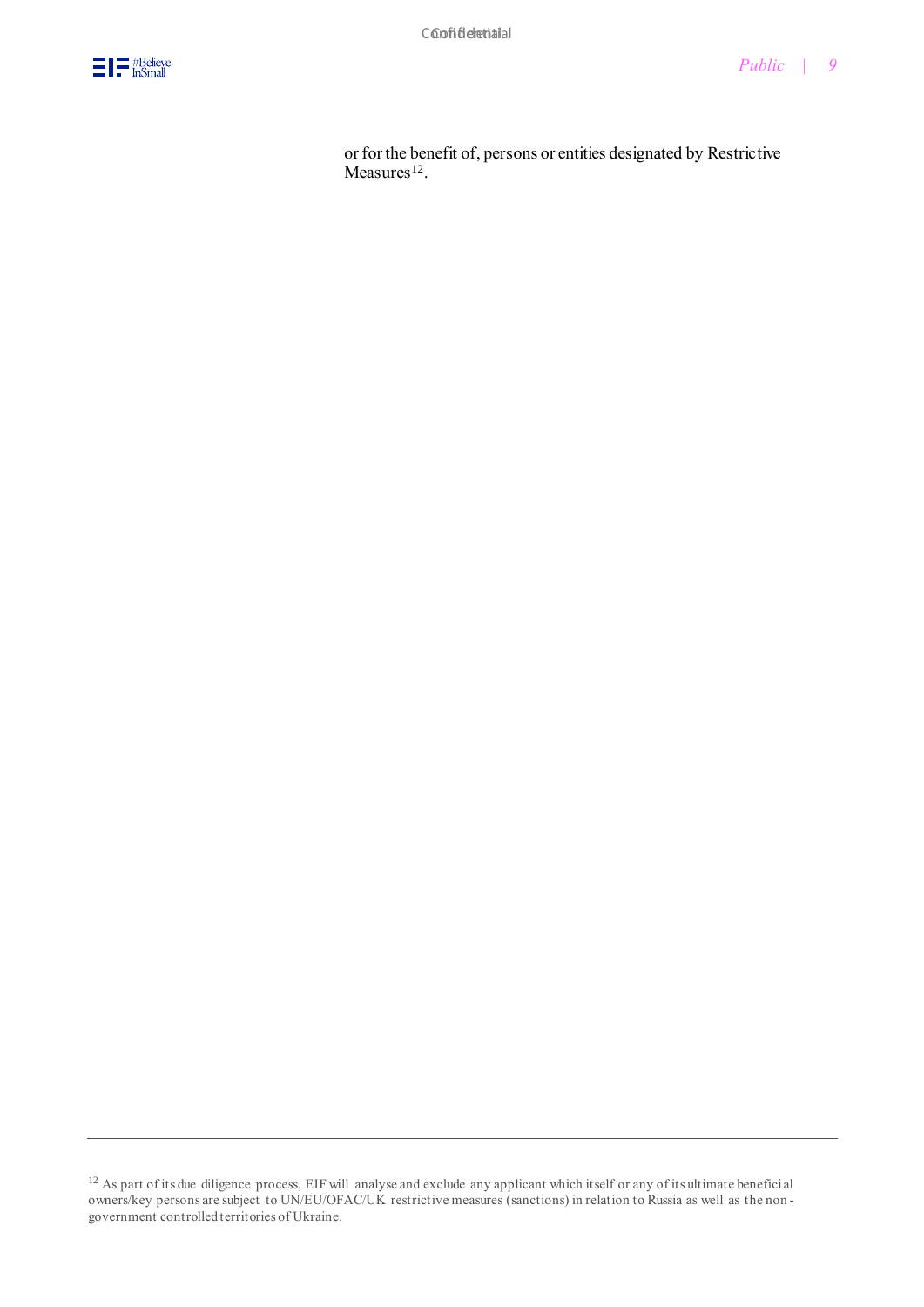

#### 5. Definitions

Whenever used in this Term Sheet, the following terms shall have the meanings opposite them. Any capitalised items not defined in this Annex have the meaning given to them in the Open Call for Expression of Interest or as the case may b[e Annex II](https://www.eif.org/InvestEU/equity_products_calls/annex-ii-growth-innovation-socialimpact-termsheet.pdf) thereto.

| <b>Exclusion Situations</b> | Final Recipients and Senior Private Credit Financial Intermediaries that<br>are in one of the situations below are deemed to be in an Exclusion<br>Situation:                                                                                                                                                                                                                                                                                                                                                                                           |     |
|-----------------------------|---------------------------------------------------------------------------------------------------------------------------------------------------------------------------------------------------------------------------------------------------------------------------------------------------------------------------------------------------------------------------------------------------------------------------------------------------------------------------------------------------------------------------------------------------------|-----|
|                             | they are bankrupt, are subject to insolvency, are being wound<br>a)<br>up, are having their affairs administered by a liquidator or by<br>the courts, in this context are in an arrangement with creditors,<br>are having their business activities suspended or a standstill (or<br>equivalent) agreement has been signed with creditors and<br>validated by the competent court when required by the<br>applicable law, or are in any analogous situation arising from a<br>similar procedure provided for in national legislation or<br>regulations; |     |
|                             | b) in the past five years, they have been the subject of a final<br>judgment or final administrative decision for being in breach of<br>their obligations relating to the payment of taxes or social<br>security contributions in accordance with the applicable law and<br>where such obligations remain unpaid unless a binding<br>arrangement has been established for payment thereof;                                                                                                                                                              |     |
|                             | c) in the past five years, they or persons having powers of<br>representation, decision-making or control over them have been<br>convicted by a final judgement or a final administrative decision<br>for grave professional misconduct, where such conduct denotes<br>wrongful intent or gross negligence, which would affect their<br>ability to implement InvestEU and which is for one of the<br>following reasons:                                                                                                                                 |     |
|                             | $\mathbf{i}$ .<br>negligently providing misleading information that may<br>influence<br>fraudulently<br>have<br>material<br>a<br><sub>or</sub><br>information<br>required<br>misrepresenting<br>for<br>verification of the absence of grounds for exclusion or<br>the fulfilment of selection criteria or in the performance<br>of a contract or an agreement;                                                                                                                                                                                          | the |
|                             | ii.<br>entering into agreements with other persons aimed at<br>distorting competition;                                                                                                                                                                                                                                                                                                                                                                                                                                                                  |     |
|                             | iii.<br>attempting to unduly influence the decision-making<br>process of the contracting authority during the relevant<br>award procedure (as this term is defined in the Financial<br>Regulation);                                                                                                                                                                                                                                                                                                                                                     |     |
|                             | iv.<br>attempting to obtain confidential information that may<br>confer upon it undue advantages in the relevant award<br>procedure (as this term is defined in the Financial<br>Regulation);                                                                                                                                                                                                                                                                                                                                                           |     |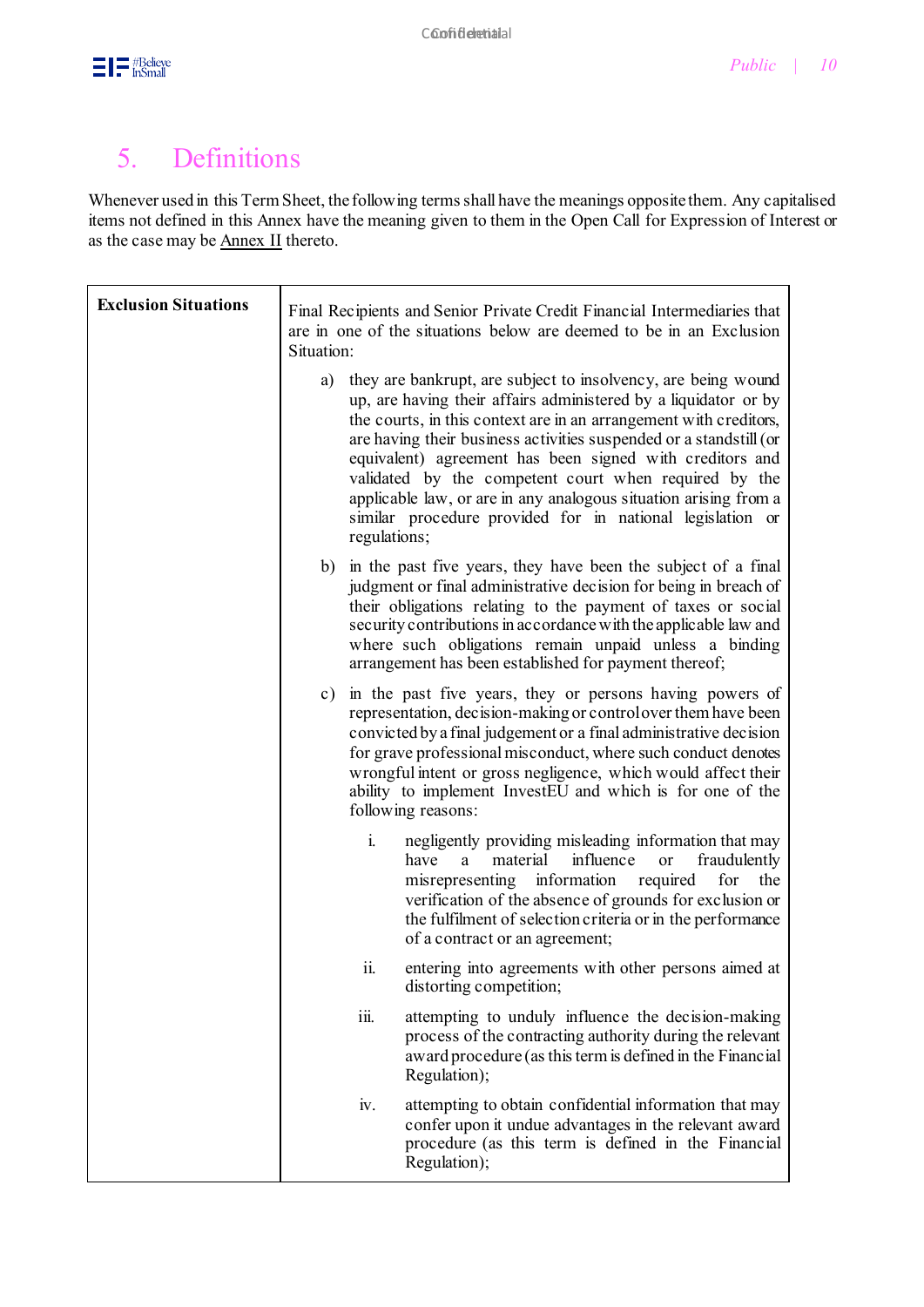|                             | d) in the past five years, they or persons having powers of<br>representation, decision-making or control over them have been<br>the subject of a final judgment for:                                                                                                                                                                                                                                                                                                                                                                                                              |
|-----------------------------|------------------------------------------------------------------------------------------------------------------------------------------------------------------------------------------------------------------------------------------------------------------------------------------------------------------------------------------------------------------------------------------------------------------------------------------------------------------------------------------------------------------------------------------------------------------------------------|
|                             | $\mathbf{i}$ .<br>fraud;<br>ii.<br>corruption;<br>participation in a criminal organisation;<br>111.<br>money laundering or terrorist financing;<br>iv.<br>terrorist offences or offences linked to terrorist<br>V.<br>activities, or inciting, aiding, abetting or attempting to<br>commit such offences;<br>child labour and other forms of trafficking in human<br>vi.<br>beings;                                                                                                                                                                                                |
|                             | they are subject to a decision on exclusion contained in the early<br>e)<br>detection and exclusion system database (the EDES database<br>available at the official website of the $EU^{13}$ , set up and operated<br>by the European Commission;                                                                                                                                                                                                                                                                                                                                  |
|                             | in the past five years, they have been subject to a final<br>$f$ )<br>judgement or administrative decision by a national court or<br>authority that they were created with the intent to illegally<br>circumvent fiscal, social or any other legal obligations in the<br>jurisdiction of their registered office, central administration or<br>principal place of business;                                                                                                                                                                                                        |
|                             | provided that notwithstanding the above, EIF may decide not to exclude<br>a Senior Private Credit Financial Intermediary where the Senior Private<br>Credit Financial Intermediary can provide evidence that remedial<br>measures have been adopted to demonstrate its reliability despite the<br>existence of a ground for exclusion, or where it is indispensable to ensure<br>the continuity of the service, for a limited duration and pending the<br>adoption of remedial measures, or where an exclusion would be<br>disproportionate taking into account the circumstances. |
| <b>Final Recipient</b>      | means an enterprise, a special purpose vehicle or another final recipient<br>of the funding provided directly or indirectly by the Senior Private Credit<br>Financial Intermediary, including joint ventures, spin-offs, spin-outs,<br>technology transfer projects or technology rights.                                                                                                                                                                                                                                                                                          |
| <b>Financial Regulation</b> | means Regulation (EU, Euratom) 2018/1046 of the European Parliament<br>and of the Council of 18 July 2018 on the financial rules applicable to<br>the general budget of the Union, amending Regulations (EU) No<br>1296/2013, (EU) No 1301/2013, (EU) No 1303/2013, (EU)<br>No<br>1304/2013, (EU) No 1309/2013, (EU) No 1316/2013, (EU) No<br>223/2014, (EU) No 283/2014, and Decision No 541/2014/EU and<br>repealing Regulation (EC, Euratom) No 966/2012.                                                                                                                       |
| <b>Fund Agreement</b>       | means, in relation to each InvestEU Investment, the agreement whereby<br>the EIF commits to invest in a Senior Private Credit Financial<br>Intermediary and/or alongside a Senior Private Credit Financial<br>Intermediary.                                                                                                                                                                                                                                                                                                                                                        |

<sup>13</sup> [https://ec.europa.eu/info/strategy/eu-budget/how-it-works/annual-lifecycle/implementation/anti-fraud-measures/edes/database\\_en](https://ec.europa.eu/info/strategy/eu-budget/how-it-works/annual-lifecycle/implementation/anti-fraud-measures/edes/database_en)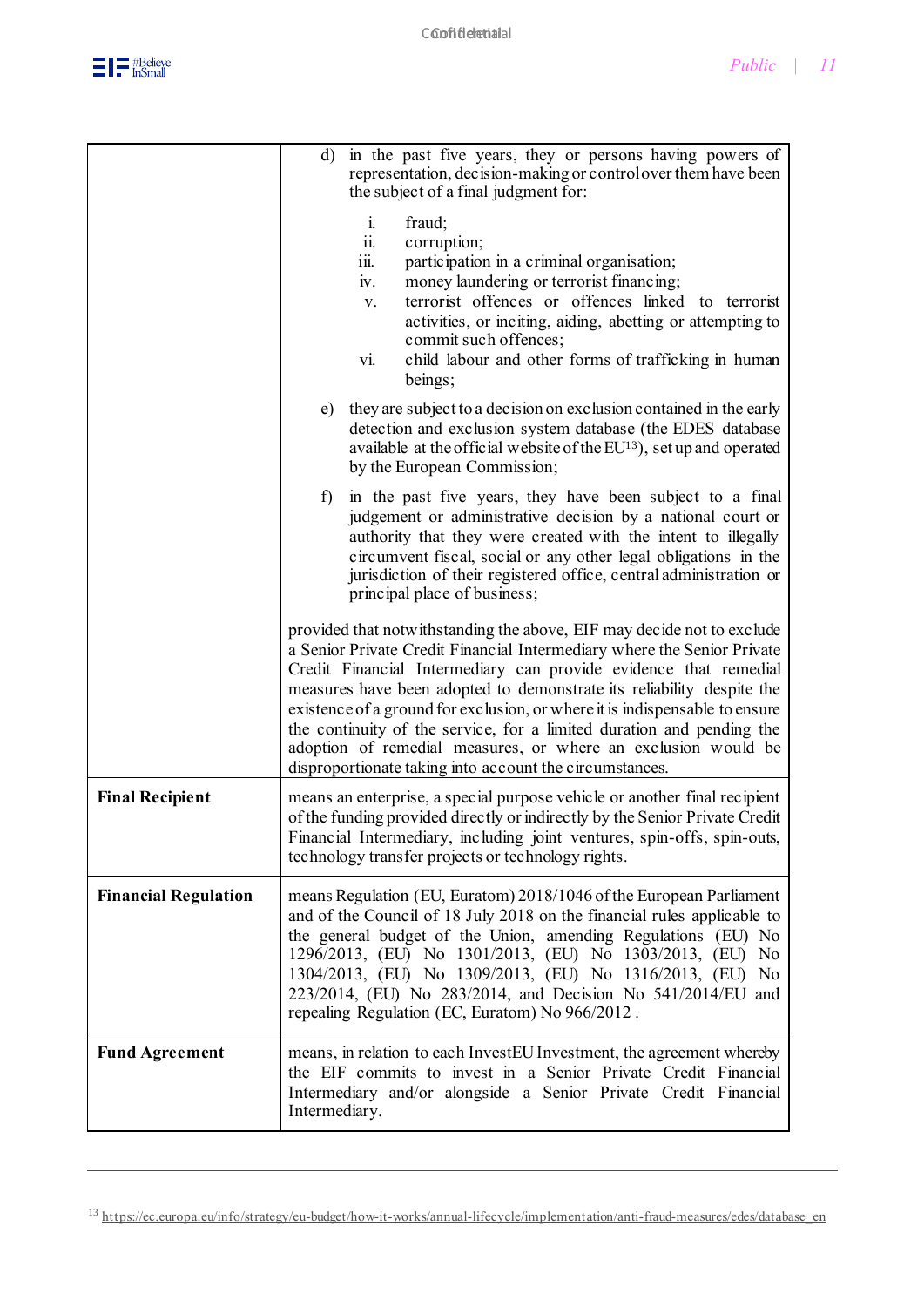

| <b>Fund-of-Funds</b>                  | means an Equity Intermediary holding or targeting to invest in funds.                                                                                                                                                                                                                                                                                                                                                                                       |
|---------------------------------------|-------------------------------------------------------------------------------------------------------------------------------------------------------------------------------------------------------------------------------------------------------------------------------------------------------------------------------------------------------------------------------------------------------------------------------------------------------------|
| <b>Gender Criteria</b>                | A Senior Private Credit Financial Intermediary is considered to adhere<br>to the Gender Criteria if it satisfies at least one of the following criteria:                                                                                                                                                                                                                                                                                                    |
|                                       | Its management team is composed of at least one third of female<br>a)<br>partners <sup>14</sup> , or                                                                                                                                                                                                                                                                                                                                                        |
|                                       | b) Its senior investment team provides for at least 40% of female<br>representation, or                                                                                                                                                                                                                                                                                                                                                                     |
|                                       | c) At least 40% of female representation is provided in its<br>investment committee                                                                                                                                                                                                                                                                                                                                                                         |
| Independent<br><b>Management Team</b> | means a team that exercises a significant degree of autonomy with<br>respect to investment and divestment decisions of the transactions<br>forming part of the Senior Private Credit Financial Intermediary's<br>portfolio which may include:                                                                                                                                                                                                               |
|                                       | a) privately owned teams, whereby the investment team owns<br>majority of the voting shares of the entity that is entrusted in<br>investment management or investment advisory of the portfolio<br>of the Senior Private Credit Financial Intermediary, or                                                                                                                                                                                                  |
|                                       | b) teams operating within (or with) a corporate or university<br>structure, a foundation, or any financial institution established<br>under any other form, including crowdfunding platform,<br>provided that the management team makes the final investment<br>and divestment decisions independently.                                                                                                                                                     |
| <b>Impact Investing</b>               | means an investment approach aimed at generating societal benefits to<br>individual stakeholders and the society at large while also targeting a<br>financial return to the investor. The purpose of impact investing in<br>enterprises hence is to support businesses whose business model seeks<br>to generate an intentional and measurable positive impact alongside<br>economic value, and which are managed in an accountable and<br>transparent way. |
| <b>InvestEU</b> Investment            | means the investment made by the EIF in the Senior Private Credit<br>Financial Intermediary, under the terms of the Fund Agreement.                                                                                                                                                                                                                                                                                                                         |
| <b>Know your Customer</b>             | The Financial Intermediary shall, prior to the signature, disclose to the<br>EIF information on its beneficial ownership and at any time thereafter,<br>promptly inform the EIF of any change in its beneficial ownership.                                                                                                                                                                                                                                  |
| MEIC(s)                               | means Member States who are classified as Moderate and Emerging<br>Innovator countries, according to the European Innovation Scoreboard<br>2021 <sup>15</sup> , such countries being: Bulgaria, Croatia, Cyprus, Czechia,<br>Greece, Hungary, Italy, Latvia, Lithuania, Malta, Poland, Portugal,<br>Romania, Slovakia, Slovenia, and Spain.                                                                                                                 |

<sup>&</sup>lt;sup>14</sup> i.e. one female partner when the management team is composed of up to 4 partners, otherwise two female partners. <sup>15</sup> ET-AY-21-001-EN-N(3).pdf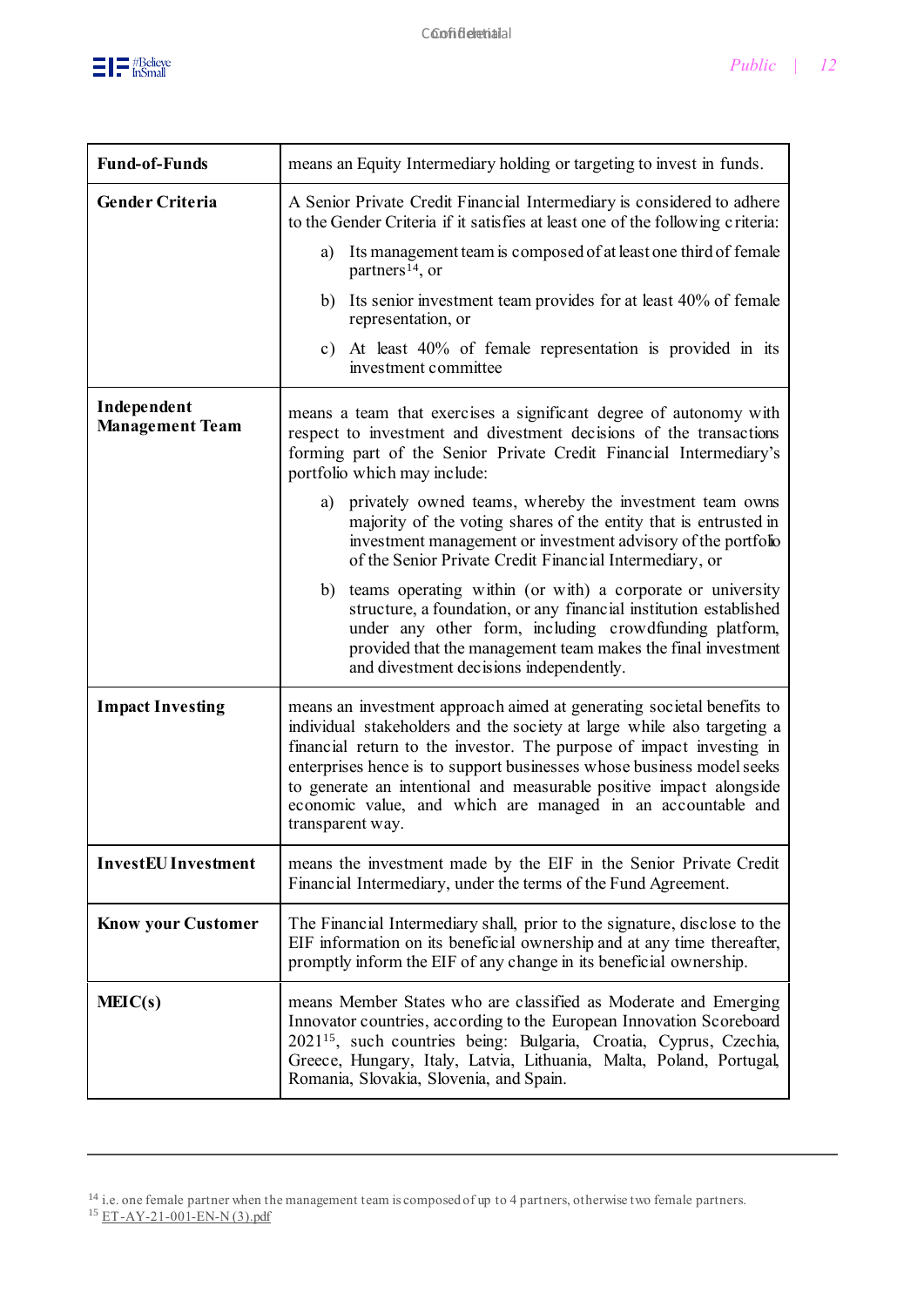

| <b>Minimum Eligible</b><br><b>Allocation</b> | means an the minimum aggregate amount to be invested in Eligible Final<br>Recipients by the Financial Intermediary, as further defined in section 2.                                                                                                                                                                                                                                                                                                                                                                                                               |
|----------------------------------------------|--------------------------------------------------------------------------------------------------------------------------------------------------------------------------------------------------------------------------------------------------------------------------------------------------------------------------------------------------------------------------------------------------------------------------------------------------------------------------------------------------------------------------------------------------------------------|
| Non-Compliant<br><b>Jurisdiction (NCJ)</b>   | means a jurisdiction:                                                                                                                                                                                                                                                                                                                                                                                                                                                                                                                                              |
|                                              | a) listed in the Annex I of the European Council conclusions on<br>the revised EU list of non-cooperative jurisdictions for tax<br>purposes;                                                                                                                                                                                                                                                                                                                                                                                                                       |
|                                              | b) included in the OECD/G20 list of jurisdictions that have not<br>satisfactorily implemented the tax transparency standards;                                                                                                                                                                                                                                                                                                                                                                                                                                      |
|                                              | c) listed in the Annex of the Commission Delegated Regulation<br>(EU) 2016/1675 of 14 July 2016 supplementing Directive (EU)<br>2015/849 of the European Parliament and of the Council by<br>identifying high-risk third countries with strategic deficiencies;                                                                                                                                                                                                                                                                                                    |
|                                              | d) rated as "partially compliant" or "non-compliant", including<br>corresponding provisional ratings, by the Organisation for<br>Economic Cooperation and Development and its Global Forum<br>on Transparency and Exchange of Information for Tax<br>Purposes against the international standard on exchange of<br>information on request;                                                                                                                                                                                                                         |
|                                              | e) included in the Financial Action Task Force statement "High<br>risk Jurisdictions subject to a Call for Action"); and/or                                                                                                                                                                                                                                                                                                                                                                                                                                        |
|                                              | included in the Financial Action Task Force statement<br>f)<br>"Jurisdictions under Increased Monitoring",                                                                                                                                                                                                                                                                                                                                                                                                                                                         |
|                                              | in each case as such statement, list, directive or annex may be amended<br>and/or supplemented from time to time.                                                                                                                                                                                                                                                                                                                                                                                                                                                  |
|                                              | Please refer to the EIB's website <sup>16</sup> for an FAQ containing the most<br>updated reference lists of NCJs or enquire with the EIF for confirmation<br>of NCJ status.                                                                                                                                                                                                                                                                                                                                                                                       |
|                                              | The Financial Intermediary shall not be established in a NCJ, unless the<br>operation is physically implemented in the relevant NCJ and does not<br>present any indication that it supports actions that contribute to<br>Targeted Activities under the EIB Group NCJ Policy.                                                                                                                                                                                                                                                                                      |
| Overseas Country or<br>Territory ("OCT")     | means a country or territory as set out in Annex II to the Treaty on the<br>Functioning of the European Union <sup>17</sup>                                                                                                                                                                                                                                                                                                                                                                                                                                        |
| <b>Primary Investment</b>                    | means an investment (including in the form of debt) in a Final Recipient<br>resulting in financing flowing directly or indirectly into the Final<br>Recipient during the duration of the investment. For avoidance of doubt<br>it includes: (i) secondary issuances made by Final Recipients post IPO,<br>(ii) buy outs or replacement capital not intended for asset stripping<br>involving, directly or indirectly, flow of financing to the Final Recipient<br>(e.g. including inter alia from third-party providers during the duration<br>of the investment). |

<sup>&</sup>lt;sup>17</sup> OCTs Overseas Countries and Territories | International Partnerships (europa.eu)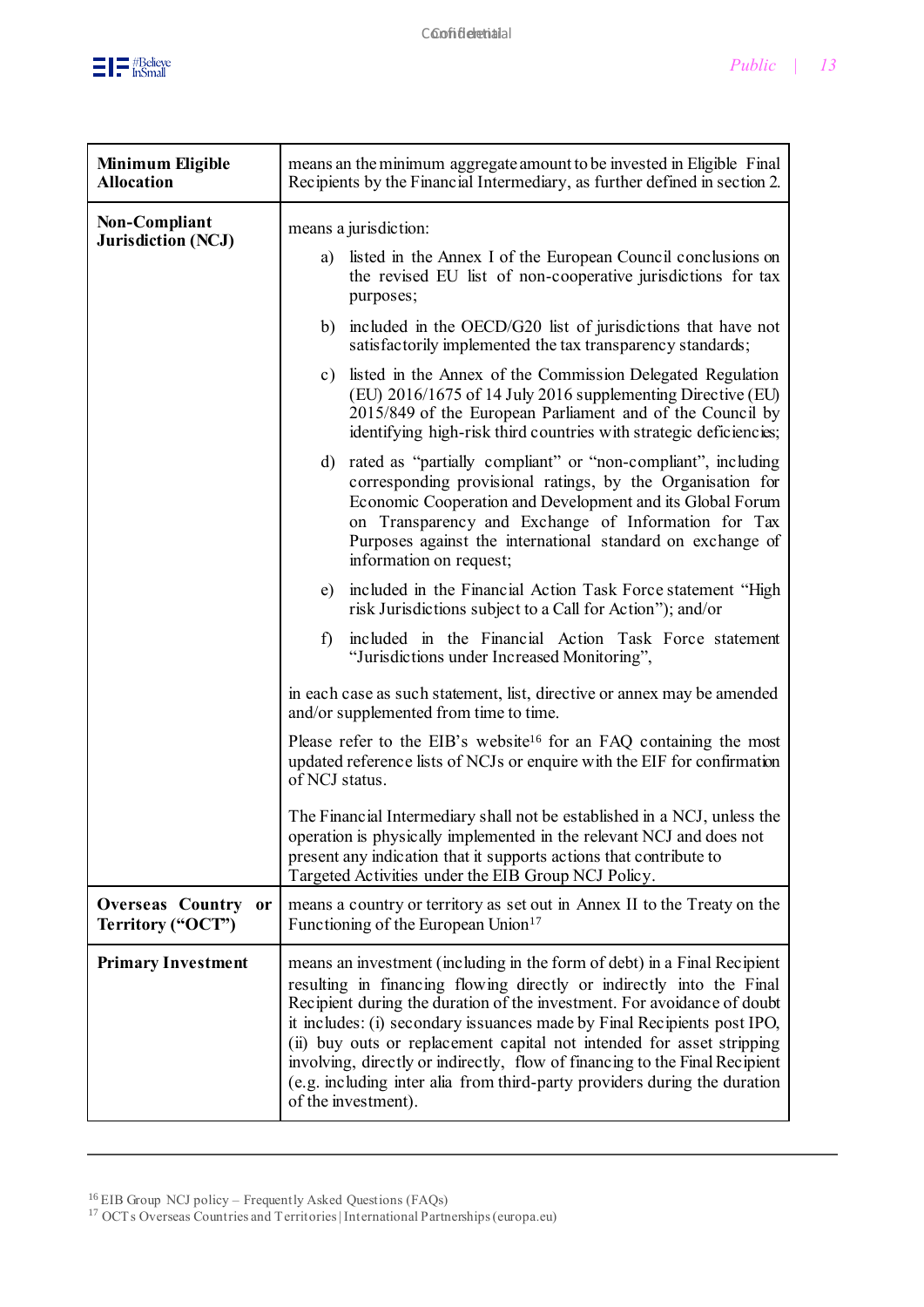

|                                                                                  | Any investment entailing a transfer of an existing financing from an<br>existing lender to a Senior Private Credit Financial Intermediary not<br>resulting in financing flowing directly or indirectly into the final<br>beneficiary shall not be considered as a Primary Investment unless such<br>transfer to the Senior Private Credit Financial Intermediary has occurred<br>within 4 months from the date such financing has initially been funded<br>by the existing lender provided that such financings comply with the<br>terms set out in this Term Sheet.                                                                                                                                                                                                                                                                                             |
|----------------------------------------------------------------------------------|------------------------------------------------------------------------------------------------------------------------------------------------------------------------------------------------------------------------------------------------------------------------------------------------------------------------------------------------------------------------------------------------------------------------------------------------------------------------------------------------------------------------------------------------------------------------------------------------------------------------------------------------------------------------------------------------------------------------------------------------------------------------------------------------------------------------------------------------------------------|
| <b>Restrictive Measures</b>                                                      | means restrictive measures, without limitation, adopted pursuant to the<br>Treaty on European Union (TEU) or to the Treaty on the Functioning of<br>the European Union (TFEU).                                                                                                                                                                                                                                                                                                                                                                                                                                                                                                                                                                                                                                                                                   |
| <b>Senior Debt</b>                                                               | Non-distressed non-contractually-subordinated debt, both secured or<br>unsecured, in any legal form including but not limited to facilities in the<br>form of loan, bond, unitranche or asset-based financing.                                                                                                                                                                                                                                                                                                                                                                                                                                                                                                                                                                                                                                                   |
| Senior Private Credit<br><b>Financial Intermediary</b>                           | means an investment fund, a Fund-of-Funds, a (co-) investment scheme<br>in any form (including managed accounts and other types of contractual<br>arrangements), and a special purpose vehicle, in any form, established or<br>to be established, (i) investing, directly or indirectly, predominantly in<br>the form of Senior Debt, while it may, subject to the EIF's confirmation,<br>also invest, directly or indirectly, in non-distressed contractually<br>subordinated debt or hybrid-debt equity and (ii) applying a portfolio<br>diversification approach targeting 40 or more investments.<br>Senior private credit funds offer an alternative source of financing for<br>their portfolio companies, providing tailor-made funding solutions via,<br>inter alia longer tenors, flexible collateral requirements and/or flexible<br>repayment options. |
| <b>SME</b>                                                                       | small and medium-sized enterprise' or 'SME' means a micro, small or<br>medium-sized enterprise within the meaning of the Annex to<br>Commission Recommendation 2003/361/EC18                                                                                                                                                                                                                                                                                                                                                                                                                                                                                                                                                                                                                                                                                     |
| <b>Small Mid-Cap</b>                                                             | an entity with fewer than 500 full-time equivalent employees that is not<br>an SME.                                                                                                                                                                                                                                                                                                                                                                                                                                                                                                                                                                                                                                                                                                                                                                              |
| <b>Activities</b><br><b>Targeted</b><br>under the EIB Group<br><b>NCJ Policy</b> | means (i) criminal activities such as money laundering, financing of<br>terrorism, tax crimes (i.e. tax fraud and tax evasion) and (ii) tax<br>avoidance practices (i.e. wholly artificial arrangements aimed at tax<br>avoidance).                                                                                                                                                                                                                                                                                                                                                                                                                                                                                                                                                                                                                              |
| <b>Third-Party</b><br><b>Benchmark Investors</b>                                 | means the following entities:<br>majority privately owned financial institutions (investing at own<br>a.                                                                                                                                                                                                                                                                                                                                                                                                                                                                                                                                                                                                                                                                                                                                                         |
|                                                                                  | risk and from own resources)                                                                                                                                                                                                                                                                                                                                                                                                                                                                                                                                                                                                                                                                                                                                                                                                                                     |
|                                                                                  | b. Fund-of-Funds that: (i) are classified as Alternative Investment<br>Funds (AIFs) according to the AlFMD directive, and (ii) are<br>managed or advised by the Independent Management Teams,                                                                                                                                                                                                                                                                                                                                                                                                                                                                                                                                                                                                                                                                    |